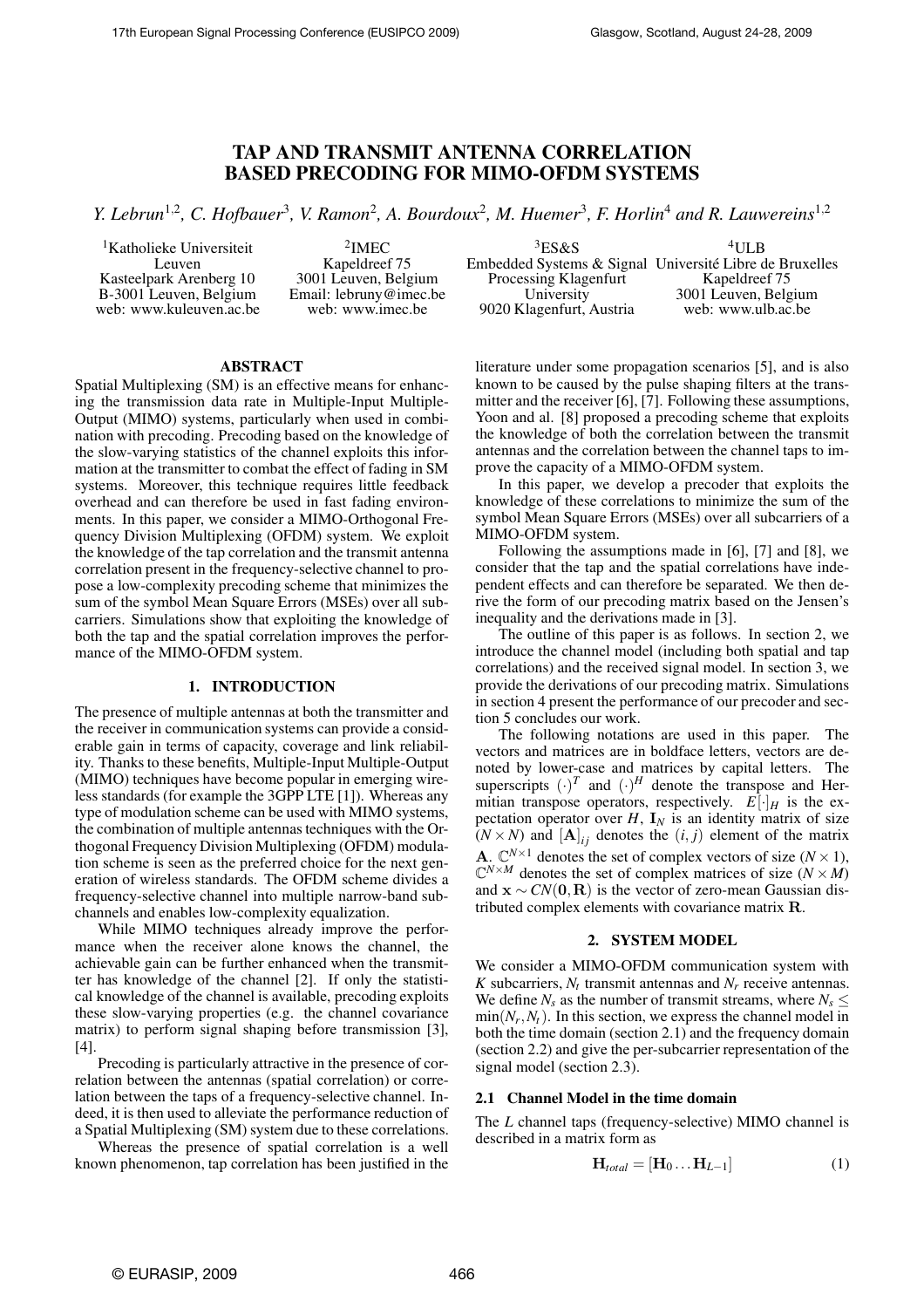where  $H_l \in \mathbb{C}^{N_r \times N_l}$  represents the MIMO channel at the channel tap *l* and  $\mathbf{H}_{total} \in \mathbb{C}^{N_r \times N_tL}$  denotes the whole channel matrix. We consider the presence of correlation between antennas at the transmitter whereas receive antennas are assumed to be decorrelated. Physically, this corresponds for example to a transmitter situated on a high location with waves coming from a small angular spread while the receiver is located in a rich scattering environment [9].

As introduced above, we assume the presence of correlation between the channel taps. We consider in this paper that the tap correlation and the spatial correlation have independent effects, as justified in [6], [7] and [8], and can therefore be separated. Following this assumption a particular representation of the channel model in the time domain can be expressed as mentionned in those papers:

$$
\mathbf{H}_{total} = \mathbf{H}_{w}^{E} \left( \mathbf{R}_{mp}^{T/2} \otimes \mathbf{R}_{ta}^{1/2} \right)
$$
 (2)

where ⊗ is the Kronecker product, and

- $H_w^E$  denotes an  $N_r \times N_t L$  white Zero-Mean Circularly Symmetric Complex Gaussian (ZMCSCG) channel matrix with Independent and Identically Distributed (i.i.d.) elements of unit variance (Rayleigh fading).
- $\mathbf{R}_{ta}^{1/2}$  is an  $N_t \times N_t$  matrix that represents the Cholesky matrix of the transmit antenna correlation matrix R*ta*. It is defined as

$$
\mathbf{R}_{ta} = \left(\mathbf{R}_{ta}^{1/2}\right)^H \mathbf{R}_{ta}^{1/2}.
$$
 (3)

The entries of  $\mathbf{R}_{ta}$  are determined by the transmit antenna spacing and the angular spread. We model  $\mathbf{R}_{ta}$  by an exponential correlation model  $[\mathbf{R}_{ta}]_{ij} = \rho_{ta}^{|i-j|}$ , where  $\rho_{ta} = 0$  means no correlation and  $\rho_{ta} = 1$  means full correlation. As we assume no receive antenna correlation, the columns  $\mathbf{h}_1 \dots \mathbf{h}_{N_r}$  of  $\mathbf{H}_l^H$  can be assumed to be i.i.d.  $\mathbf{h}_j \sim \mathbb{C} \mathcal{N}(\mathbf{0}, \mathbf{R}_{ta}).$ 

•  $\mathbf{R}_{mp}$  denotes the  $L \times L$  taps correlation matrix and is defined as

$$
[\mathbf{R}_{mp}]_{l_1,l_2} = \sqrt{\gamma_{l_1}} \cdot \sqrt{\gamma_{l_2}} \cdot \rho_{l_1,l_2}^{mp} \tag{4}
$$

where  $\gamma_{i}$  is the average link power of the  $l_i^{th}$  tap, under the normalization constraint  $\sum_{l_i=0}^{\bar{L}-1} \gamma_l = 1$  and  $\rho_{l_1,l_i}^{mp}$  $\binom{mp}{l_1, l_2}$  denotes the correlation factor between the taps  $l_1$  and  $l_2$ , with its magnitude satisfying  $0 \leq |\rho_{l_1,l_2}^{mp}|$  $|l_{1}, l_{2}| \leq 1.$ 

### **2.2 Channel model in the frequency domain**

Here, we give an equivalent per-subcarrier representation of the channel model. Based on the time domain channel model (2), we express the frequency representation of the channel for the  $k^{th}$  subcarrier ( $0 \le k \le K - 1$ ), as introduced in [8]

$$
\mathbf{H}_{k} = \mathbf{H}_{w}^{E} \left( \mathbf{R}_{mp}^{T/2} \mathbf{w}_{k} \otimes \mathbf{R}_{ta}^{1/2} \right)
$$
 (5)

where  $w_k$  denotes the discrete Fourier transform vector for the  $k^{th}$  subcarrier, given as  $\mathbf{w}_k =$  $[e^{-j\frac{2\pi}{K}k \times 0} \dots e^{-j\frac{2\pi}{K}k \times (L-1)}]^T$ .

## **2.3 Signal Model**

We consider a MIMO-OFDM system as shown in the block diagram in Fig. 1. At the channel output, the received vector

for the  $k^{th}$  subcarrier is denoted by  $y_k \in \mathbb{C}^{N_r \times 1}$  and can be expressed as

$$
\mathbf{y}_k = \mathbf{H}_k \mathbf{F}_k \mathbf{x}_k + \mathbf{n}_k \tag{6}
$$

where  $\mathbf{x}_k \in \mathbb{C}^{N_s \times 1}$  denotes the transmit symbol vector,  $\mathbf{F}_k \in \mathbb{C}^{N_t \times N_s}$  is the precoding matrix and  $\mathbf{n}_k \in \mathbb{C}^{N_r \times 1}$  is the zeromean circularly symmetric complex additive white Gaussian noise with unilateral power spectral density noise  $N_0$ . At the receiver, after suppression of the cyclic prefix, serial-toparallel conversion and Fast Fourier Transform (FFT), the samples are processed by a Minimum Mean Square Error (MMSE) equalizer.

# **3. DERIVATION OF THE PRECODING MATRIX**

In this section, we derive a per-subcarrier based precoder that minimizes the sum of the symbol MSEs over all subcarriers for a MIMO-OFDM system. It is based on the knowledge of both the tap and the spatial correlation matrices. We first express the optimization problem for the MSE criterion (section 3.1). Then, we simplify the objective function based on our channel model (section 3.2) and reformulate it using the Jensen's inequality in section 3.3. Finally, we give the form of the precoding matrix (section 3.4).

#### **3.1 Definition of the Optimization Problem**

The problem consists in finding the set of matrices  $\mathbf{F}_k$  that minimizes the sum of the symbol MSEs over all subcarriers, i.e.

$$
\text{MSE} = \min_{\hat{\mathbf{x}}_k} \sum_{k=0}^{K-1} E_H \left[ tr \left( (\hat{\mathbf{x}}_k - \mathbf{x}_k) (\hat{\mathbf{x}}_k - \mathbf{x}_k)^H \right) \right] \tag{7}
$$

$$
= \min_{\mathbf{F}_k} \sum_{k=0}^{K-1} E_H \left[ tr \left( (\mathbf{I}_{N_s} + \xi_0 \mathbf{F}_k^H \mathbf{H}_k^H \mathbf{H}_k \mathbf{F}_k)^{-1} \right) \right] \quad (8)
$$

and subject to the power constraint

$$
\sum_{k=0}^{K-1} tr(\mathbf{F}_k \mathbf{F}_k^H) \le P_{total}.
$$
\n(9)

We denote by  $\hat{\mathbf{x}}_k$  the output of the linear MMSE equalizer and assume  $E\left[\mathbf{x}_k \mathbf{x}_k^H\right] = \bar{\mathbf{I}}_{N_s}$  and  $\xi_0 \triangleq 1/N_0$ .

# **3.2 Simplification of the Objective Function**

Using the Singular Value Decomposition (SVD) of the vector  $\mathbf{R}_{mp}^{T/2}\mathbf{w}_k$  and the matrix  $\mathbf{R}_{ta}^{1/2}$ , we obtain

$$
\mathbf{R}_{mp}^{T/2}\mathbf{w}_k = \mathbf{U}_k \mathbf{\Lambda}_k \mathbf{v}_k^H
$$
 (10)

$$
\mathbf{R}_{ta}^{1/2} = \mathbf{U}_{ta} \mathbf{\Lambda}_{ta}^{1/2} \mathbf{V}_{ta}^H.
$$
 (11)

Since the product of  $\mathbf{R}_{mp}^{T/2}$  w<sub>k</sub> results in a vector, we have  $\mathbf{v}_k^H = 1$  (unitary matrix of dimension  $1 \times 1$ ). We can thus express  $H_k$  as

$$
\mathbf{H}_{k} = \mathbf{H}_{w}^{E} \left( \mathbf{U}_{k} \mathbf{\Lambda}_{k} \otimes \mathbf{U}_{ta} \mathbf{\Lambda}_{ta} \mathbf{V}_{ta}^{H} \right).
$$
 (12)

Then, using the following properties of the Kronecker product

$$
\mathbf{a} \otimes \mathbf{B} \mathbf{C} = (\mathbf{a} \otimes \mathbf{B}) \mathbf{C} \tag{13}
$$

$$
AB \otimes CD = (A \otimes C)(B \otimes D) \tag{14}
$$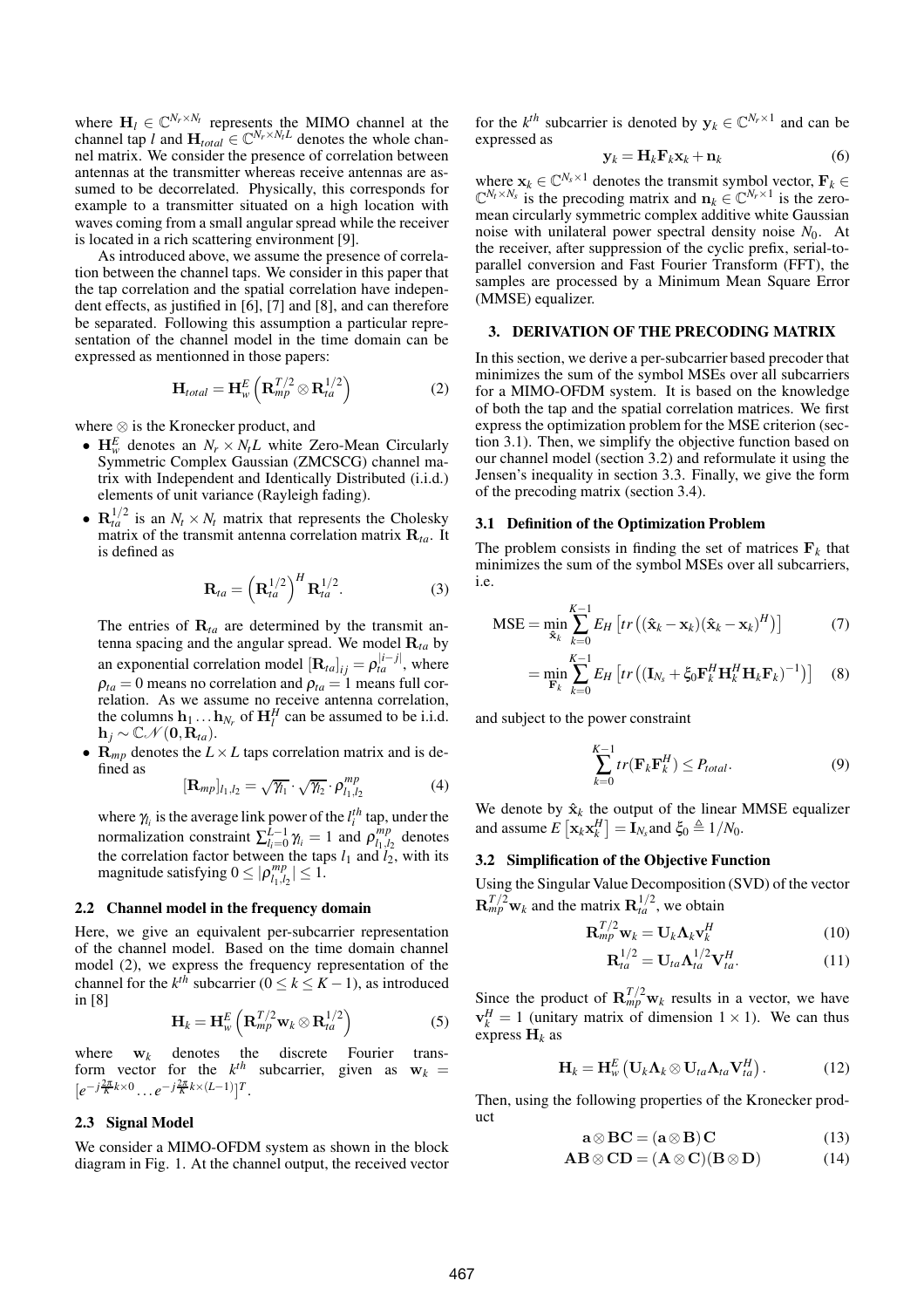

Figure 1: MIMO-OFDM with precoding

equation (12) becomes

$$
\mathbf{H}_k = \mathbf{H}_{w}^{E}(\mathbf{U}_k \otimes \mathbf{U}_{ta})(\mathbf{\Lambda}_k \otimes \mathbf{\Lambda}_{ta})\mathbf{V}_{ta}^{H}.
$$
 (15)

The Kronecker product of two unitary matrices leads to a unitary matrix and the properties of a ZMCSCG matrix  $(\mathbf{H}^E_w)$ do not change when multiplied by a unitary matrix. Thus, we have

$$
\mathbf{H}_{k} \sim \mathbf{H}_{w}^{E} \left( \mathbf{\Lambda}_{k} \otimes \mathbf{\Lambda}_{ta} \right) \mathbf{V}_{ta}^{H} \tag{16}
$$

where  $\mathbf{A} \sim \mathbf{B}$  indicates that  $\mathbf{B}$  has the same distribution as **A**. Also, since the product  $\mathbf{R}_{mp}^{T/2} \mathbf{w}_k$  is a vector, it has a single non-zero eigenvalue denoted by  $\left[\mathbf{\Lambda}_{k}\right]_{1,1}$ . We can then write

$$
\mathbf{H}_{w}^{E}(\mathbf{\Lambda}_{k} \otimes \mathbf{\Lambda}_{ta}) = [\mathbf{\Lambda}_{k}]_{1,1} \cdot \mathbf{H}_{w} \cdot \mathbf{\Lambda}_{ta} \n= \sqrt{g_{k}} \cdot \mathbf{H}_{w} \cdot \mathbf{\Lambda}_{ta}
$$
\n(17)

with  $\sqrt{g_k} \triangleq [\mathbf{\Lambda}_k]_{1,1}$  and where  $\mathbf{H}_w$  is an  $N_r \times N_t$  matrix containing the leftmost  $N_t$  columns of  $\mathbf{H}_{w}^E$ . Substituting (17) into (16) we obtain

$$
\mathbf{H}_{k} \sim \sqrt{g_{k}} \cdot \mathbf{H}_{w} \cdot \mathbf{\Lambda}_{ta} \cdot \mathbf{V}_{ta}^{H}
$$
 (18)

$$
\sim \sqrt{g_k} \cdot \mathbf{H}_w \cdot \mathbf{R}_{ta}^{1/2}.
$$
 (19)

Following the derivations above, we then include the statistical behavior of the channel given in (19) into the MSE expression (8). We obtain

$$
\begin{split} \text{MSE} &= \min_{\mathbf{F}_k} \sum_{k=0}^{K-1} E_H \left[ tr \left( \left( \mathbf{I}_{N_s} \right. \\ &+ g_k \xi_0 \mathbf{F}_k^H \mathbf{R}_a^{H/2} \mathbf{H}_w^H \mathbf{H}_w \mathbf{R}_{ta}^{1/2} \mathbf{F}_k \right)^{-1} \right) \right]. \end{split} \tag{20}
$$

Next, we replace  $\mathbf{R}_{ta}^{1/2}$  by its SVD (11) into (20) and get

$$
\begin{split} \text{MSE} &= \min_{\mathbf{F}_k} \sum_{k=0}^{K-1} E_H \bigg[ tr \bigg( \Big( \mathbf{I}_{N_s} + g_k \xi_0 \\ &\times \mathbf{F}_k^H \mathbf{V}_{ta} \mathbf{\Lambda}_{ta}^{1/2} \mathbf{U}_{ta}^H \mathbf{H}_w^H \mathbf{H}_w \mathbf{U}_{ta} \mathbf{\Lambda}_{ta}^{1/2} \mathbf{V}_{ta}^H \mathbf{F}_k \bigg)^{-1} \bigg) \bigg]. \end{split} \tag{21}
$$

# **3.3 Reformulation of the Objective Function**

Since the properties of a ZMCSCG matrix do not change when multiplied by a unitary matrix, we have  $H_wU_{ta} \sim H_w$ . Then, we use the Jensen's inequality to move the expectation operator inside the trace operator of (21). Since the function  $f(X) = tr(X^{-1})$  is a convex function, we get an upper bound on the expression of the MSE:

$$
\begin{split} \text{MSE} &\geq \min_{\mathbf{F}_k} \sum_{k=0}^{K-1} tr \Big( \big( \mathbf{I}_{N_s} + g_k \xi_0 \\ &\times \mathbf{F}_k^H \mathbf{V}_{ta} \boldsymbol{\Lambda}_{ta}^{1/2} \underbrace{E_H \left[ \mathbf{H}_w^H \mathbf{H}_w \right]}_{\mathbf{I}_{N_t}} \boldsymbol{\Lambda}_{ta}^{1/2} \mathbf{V}_{ta}^H \mathbf{F}_k \big)^{-1} \Big). \end{split} \tag{22}
$$

Using the following property of the trace

$$
tr\left((\mathbf{I}_N + \mathbf{A}\mathbf{B})^{-1}\right) = tr\left((\mathbf{I}_M + \mathbf{B}\mathbf{A})^{-1}\right) + C \tag{23}
$$

where **A** is of size  $(N \times M)$ , **B** is of size  $(M \times N)$  and  $C = M - N$ . In our case, *C* can be omitted because it does not depend on  $\mathbf{F}_k$  and thus, does not affect the optimization problem. We can then write the expression of the trace in (22) as

$$
tr\Big(\big(\mathbf{I}_{N_t}+g_k\xi_0\boldsymbol{\Lambda}_{ta}^{1/2}\mathbf{V}_{ta}^H\mathbf{F}_k\mathbf{F}_k^H\mathbf{V}_{ta}\boldsymbol{\Lambda}_{ta}^{1/2}\big)^{-1}\Big). \hspace{1cm} (24)
$$

Defining

$$
\mathbf{B}_{k} = \mathbf{\Lambda}_{ta}^{1/2} \mathbf{V}_{ta}^{H} \mathbf{F}_{k} \mathbf{F}_{k}^{H} \mathbf{V}_{ta} \mathbf{\Lambda}_{ta}^{1/2}
$$
 (25)

we obtain

$$
\text{MSE} \ge \min_{\mathbf{B}_k} \sum_{k=0}^{K-1} tr\left( (\mathbf{I}_{N_t} + g_k \xi_0 \mathbf{B}_k)^{-1} \right). \tag{26}
$$

We then perform the eigenvalue decomposition of  $B_k$ 

$$
\mathbf{B}_k = \mathbf{U}_{B_k} \mathbf{\Lambda}_{B_k} \mathbf{U}_{B_k}^H \tag{27}
$$

where  $U_{B_k}$  and  $\Lambda_{B_k}$  are square matrices and have same dimensions. Replacing it into (26), we get

$$
\text{MSE} \geq \min_{\mathbf{A}_{B_k}} \sum_{k=0}^{K-1} tr\left( (\mathbf{I}_{N_t} + g_k \xi_0 \mathbf{U}_{B_k} \mathbf{\Lambda}_{B_k} \mathbf{U}_{B_k}^H)^{-1} \right) \tag{28}
$$

$$
\geq \min_{\mathbf{\Lambda}_{B_k}} \sum_{k=0}^{K-1} tr\left( (\mathbf{I}_{N_t} + g_k \xi_0 \mathbf{\Lambda}_{B_k})^{-1} \right). \tag{29}
$$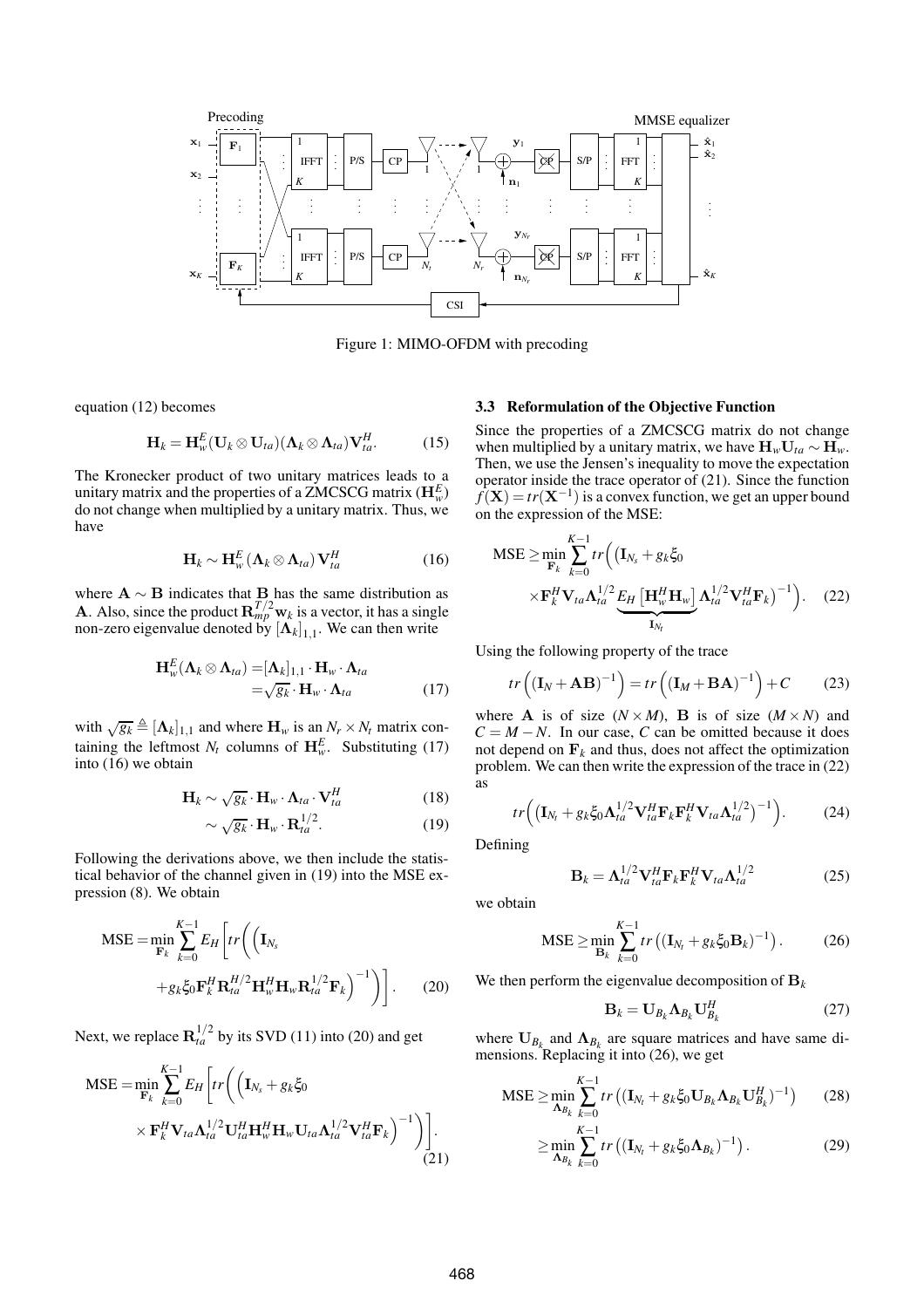Equation (29) means that looking for a matrix  $\mathbf{F}_k$  which leads to a matrix  $\mathbf{B}_k$  that is diagonal, does not make the optimization problem suboptimal. Nevertheless, we still have to examine now, how the choice of a diagonal matrix impacts the transmit power constraint. Using the following cyclic property of the trace operator:  $tr(\overrightarrow{AB}) = tr(\overrightarrow{BA})$ , where the product of the matrices A and B is a square matrix, we can write the transmit power constraint as

$$
\sum_{k=0}^{K-1} tr(\mathbf{F}_k \mathbf{F}_k^H) = \sum_{k=0}^{K-1} tr(\underbrace{\mathbf{V}_{ta} \mathbf{V}_{ta}^H \mathbf{F}_k \mathbf{F}_k^H}_{\mathbf{I}_{N_t}})
$$
(30)

$$
= \sum_{k=0}^{K-1} tr(\mathbf{V}_{ta}^H \mathbf{F}_k \mathbf{F}_k^H \mathbf{V}_{ta}).
$$
 (31)

We can then equivalently write  $(31)$  as

$$
\sum_{k=0}^{K-1} tr(\mathbf{\Lambda}_{ta}^{-1/2} \underbrace{\mathbf{\Lambda}_{ta}^{1/2} \mathbf{V}_{ta}^H \mathbf{F}_k \mathbf{F}_k^H \mathbf{V}_{ta} \mathbf{\Lambda}_{ta}^{1/2}}_{\mathbf{B}_k} \mathbf{\Lambda}_{ta}^{-1/2})
$$
(32)

$$
=\sum_{k=0}^{K-1} tr(\mathbf{\Lambda}_{ta}^{-1/2} \mathbf{B}_k \mathbf{\Lambda}_{ta}^{-1/2}) = \sum_{k=0}^{K-1} tr(\mathbf{\Lambda}_{ta}^{-1} \mathbf{B}_k) \le P_{total}.
$$
 (33)

Because it can be proved using the majorization theory [3] that

$$
\sum_{k=0}^{K-1} tr(\mathbf{\Lambda}_{ta}^{-1} \mathbf{\Lambda}_{B_k}) \leq \sum_{k=0}^{K-1} tr(\mathbf{\Lambda}_{ta}^{-1} \mathbf{B}_k), \tag{34}
$$

we also have

$$
\sum_{k=0}^{K-1} tr(\mathbf{\Lambda}_{ta}^{-1} \mathbf{\Lambda}_{B_k}) \le P_{total}
$$
 (35)

which means that a diagonal matrix  $\Lambda_{B_k}$  does not relax the power constraint with respect to a generic matrix B*<sup>k</sup>* . The optimization problem is now expressed by (29) together with the transmit power constraint in (35) and where the matrix  $\Lambda_{B_k}$  has been defined in (25) and (27).

#### **3.4 Solution of the Optimization Problem**

We have shown above that a precoding matrix  $\mathbf{F}_k$  that diagonalizes the MSE expression is a solution to the optimization problem. Actually, the matrix  $\mathbf{F}_k$  must have the form:

$$
\mathbf{F}_k = \mathbf{V}_{ta} \mathbf{\Lambda}_{F_k} \tag{36}
$$

where  $V_{ta}$  denotes the eigenvectors of the transmit antennas correlation matrix, these eigenvectors indicate the statistically preferred directions for transmission, and  $\Lambda_{F_k}$  is a diagonal matrix that allocates power across the transmit streams. Such a result has been obtained for flat fading channels in [4]. It can be easily extended to the OFDM case, with no dependence of matrix  $V_{ta}$  with respect to *k*, because the correlation between the transmit antennas,  $\mathbf{R}_{ta} = \mathbf{V}_{ta} \mathbf{\Lambda}_{ta} \mathbf{V}_{ta}^H$ (combine (3) and (11)), is seen as constant over all subcarriers in our channel model. A similar result with OFDM has been obtained in [8] for the capacity criterion. Looking at definition (25) of  $\mathbf{B}_k$ , it can be verified that  $\mathbf{F}_k = \mathbf{V}_{ta} \mathbf{\Lambda}_{F_k}$ 



Figure 2: BER for a non-precoded MIMO-OFDM system  $(K = 64, L = 4, N_s = 2$  and  $N_r = N_t = 2$ ) for different values of correlation between the channel taps and between the transmit antennas. At 20 dB, a tap correlation factor of 0.7 introduces a 1.2 dB loss. An antenna correlation of 0.7 brings a loss of 3 dB and the presence of both tap and transmit antenna correlations ( $\rho_{ta} = \rho_{l_1,l_2}^{mp}$  $_{i_l}^{mp} = 0.7$ ) bring a loss of 4 dB.

makes  $B_k$  diagonal. Based on this result, the problem becomes

$$
MSE \ge \min_{\mathbf{\Lambda}_{F_k}} \sum_{k=0}^{K-1} tr \left[ (\mathbf{I}_{N_t} + g_k \xi_0 \times \mathbf{\Lambda}_{I_d} + g_k \xi_0) \times \mathbf{\Lambda}_{I_d}^{1/2} \mathbf{V}_{I_d}^H \mathbf{V}_{I_d} \mathbf{\Lambda}_{F_k} \mathbf{\Lambda}_{F_k} \mathbf{V}_{I_d}^H \mathbf{V}_{I_d} \mathbf{\Lambda}_{I_d}^{1/2} \right]^{-1} \right]
$$
(37)  

$$
\ge \min_{\mathbf{\Lambda}_{F_k}} \sum_{k=0}^{K-1} tr \left[ \left( \mathbf{I}_{N_t} + g_k \xi_0 \mathbf{\Lambda}_{I_d}^{1/2} \mathbf{\Lambda}_{F_k} \mathbf{\Lambda}_{F_k} \mathbf{\Lambda}_{I_d}^{1/2} \right)^{-1} \right]
$$
(38)

where the diagonal elements of the matrix  $\mathbf{\Lambda}_{F_k}$  are computed by a waterfilling algorithm based on the statistical knowledge of the channel. Its inputs are the number of transmit streams  $(N_s)$ , the maximum power  $(P_{total})$  and the eigenvalues of the matrices

$$
\mathbf{M}_{k} = g_{k} \xi_{0} \mathbf{\Lambda}_{ta} \quad \text{for } 0 \leq k \leq K - 1 \tag{39}
$$

This power allocation algorithm is derived from the algorithms presented in [10] (pages 127-135).

## **4. RESULTS**

We consider a MIMO-OFDM system with 64 subcarriers  $(K = 64)$  and a frequency-selective channel with 4 equally spaced channel taps  $(L = 4)$ . All the simulations are for a 16 QAM modulation scheme and without channel coding. We consider no correlation between the receive antennas and model the transmit antenna correlation matrix as  $\left[\mathbf{R}_{ta}\right]_{i,j} = \rho_{ta}^{|i-j|}$ . The elements of the tap correlation matrix  $[\mathbf{R}_{mp}]_{l_i,l_j}$  are modeled as introduced in (4) with  $\gamma_l/\gamma_{l+1} = 3dB$ .

Fig. 2 shows the impact of the correlation on the performance of a MIMO-OFDM system with  $N_r = N_t = 2$  and  $N_s = 2$ . The Bit Error Rate (BER) curves are drawn for a non-precoded scheme. We consider a correlation between